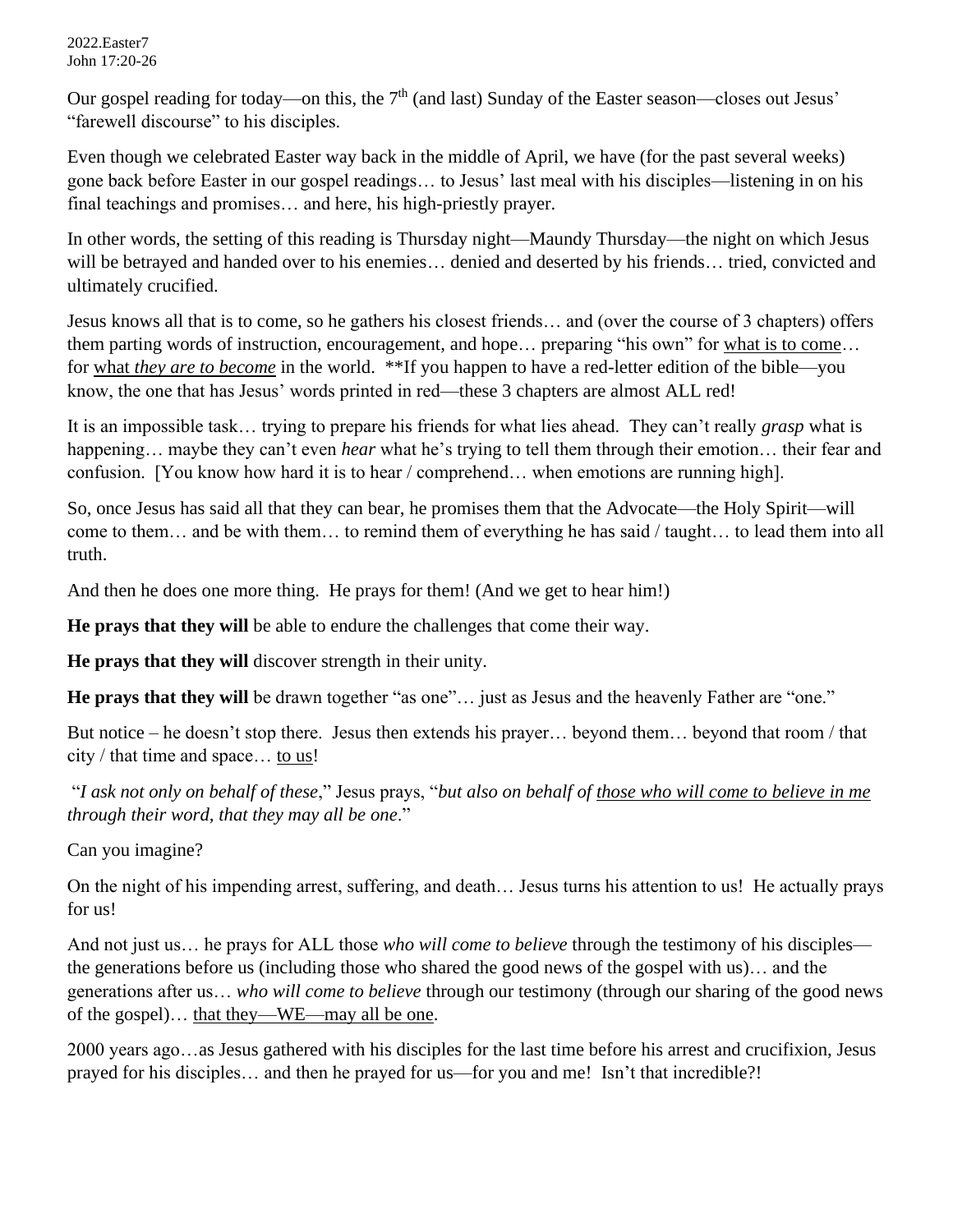We only get to hear the end of Jesus' prayer in today's gospel reading. The entire 17<sup>th</sup> chapter is Jesus' prayer (divided out over the 3-year cycle of the lectionary). It's called a "priestly" prayer because in it, Jesus intercedes for others (for us) before God… as a priest would.

How powerful it is that Jesus prayed to God on our behalf… that there is, in fact, no one for whom Jesus did not pray on his last night.

What his prayer reveals... is Jesus' deep love for his disciples... for you and me!

A few years ago, I was at a pastor's gathering… and at the end of our time together, we split up into small groups of 3 or 4… shared some of what was going on in our personal / professional lives (the joys and the struggles / challenges)… and then we prayed for one another – one at a time.

To be honest, I was much more comfortable when I was doing the praying… at least I had something to do. Being prayed for… with nothing to do but receive the prayers of others… felt strange / uncomfortable. I'm not used to that! I'm usually the one doing the praying… for others! BUT it was incredibly powerful! And humbling! And affirming! It was a reminder that I am not alone... that others are there to support me / care for me…

*That* is what Jesus does here! He prays for his disciples!

- He senses the depth of their fear and confusion… and so he prays for them.
- He knows they can't bear any more teaching (any more *words*)… so he prays for them.
- He knows that he will soon leave them / they'll be on their own… so he prays for them.

And as he does—whether they understand everything he says or not—he tells them that they do not have to do everything / even understand everything… he tells them that he is there to support them / that they are not alone… he tells them that they are loved / valued.

And what does Jesus pray for – as he thinks about his disciples… and us… and all his other followers in this and every generation? Three things: 1) oneness, 2) love, and 3) belief.

- **Jesus prays** "…*that they may be one*" (as he is one with the Father)… that WE may be one—one with each other… one with Jesus and the Father… and that being one, we may have peace.
- **Jesus prays** that God's love will be in us (as it was in Jesus)… and that our one-ness with each other would grow out of the love of God.
- **Jesus prays** that through our witness—of one-ness and love… for God and for one another—the world will come to believe.

Notice how this picks up what Jesus said back in chapter 13: "*This is how all people will know that you are my disciples, if you have love for each other.*"

Maybe Jesus saves this prayer for last… because he knows that the unity of his followers will be what we struggle with most… because he knows we need it!

As with any relationship, unity / one-ness cannot be forced… or bullied… or manipulated; But in a divided world where the divisions often run down so-called "religious" lines, there is NO excuse for Christians NOT to try to work toward the unity Jesus prays for.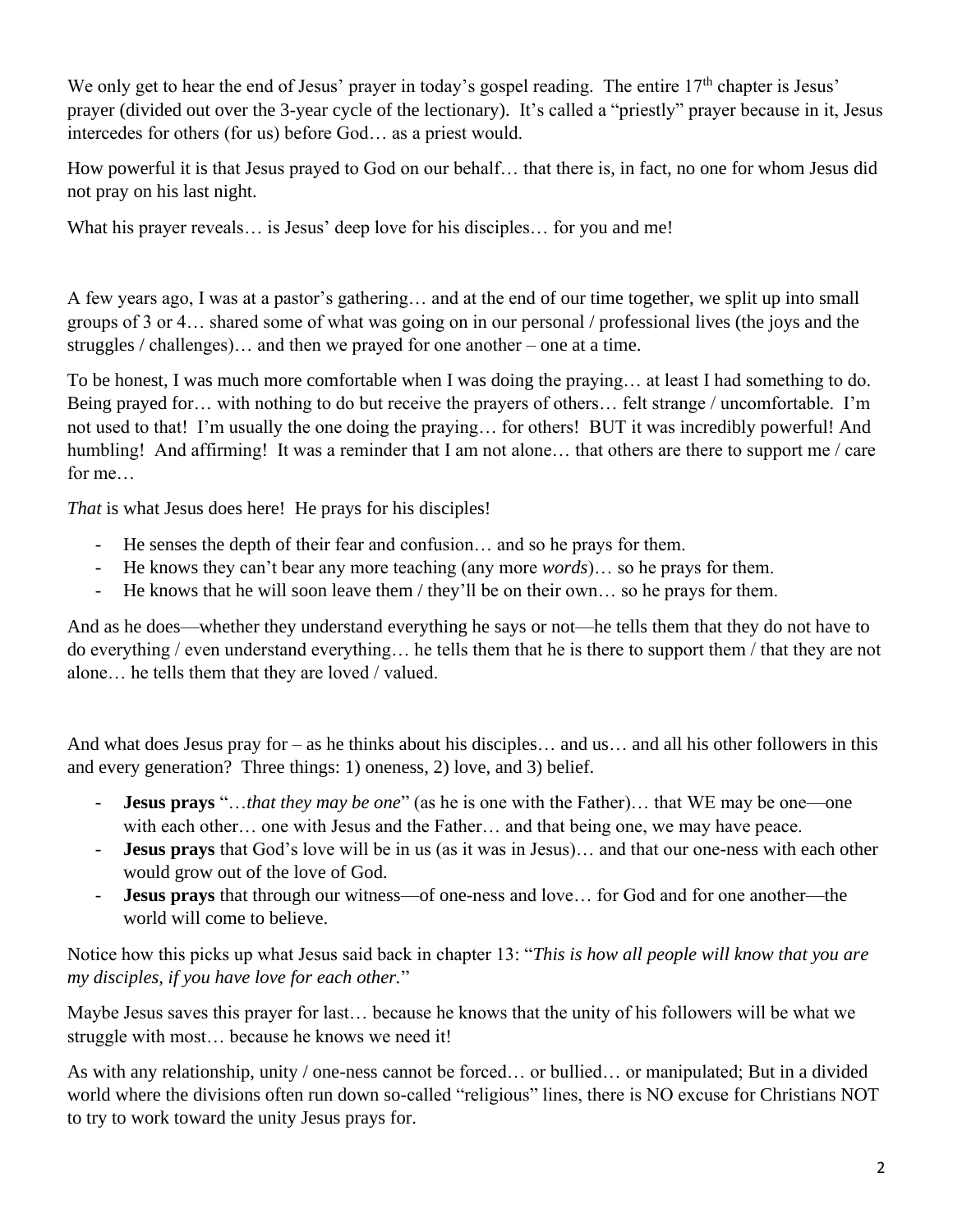After all, the purpose of Jesus' prayer for unity / one-ness is NOT for its own sake… but for the sake of our witness to the love of God.

The importance of unity among believers is that such one-ness leads the world to believe. The counterpoint of this truth, sadly, is that the world does NOT believe because what the world sees are divisions / partitions (even hatred) among the followers of Jesus.

What this whole prayer comes down to in the end... is LOVE—the LOVE of the Father surrounding Jesus... and that same LOVE surrounding all of Jesus' followers—making him present to them… and through them to the world.

5 times in these 6 verses, Jesus names LOVE as the key ingredient.

- LOVE is the key to Jesus' prayer for one-ness… and for the power of our witness to the world.
- LOVE is the bond within the triune God.
- LOVE is God's gift to the disciples… and to us.
- LOVE is the magnetic grace through which God seeks to attract the world to himself.
- LOVE is the key ingredient that Jesus prayer will be in his followers… so that we may be one… as he and the Father are one.

## **If we, Christians, were** *all* **to take such LOVE to heart—to truly live it…**

- Would our selfishness and arrogance, our hatred and need for revenge, our divisions and hostilities melt away?
- Would we finally work together to bring an end to the violence and innocent bloodshed, racism and hatred that plagues our nation / our world?

## **If we were all to take such LOVE to heart—to truly live it…**

- Wouldn't the Christian witness be stronger?

Dear friends, the LOVE that Jesus prays for… is a cross-shaped LOVE.

It is a LOVE that puts others before ourselves.

It is self-giving LOVE that is resurrected into new life—the only power strong enough to transform this world.

 $\rightarrow$ What do we need Jesus to pray for today... when it comes to us—to our faith?

What would happen if we pray, "*Jesus, pray for what you think we need*"… and then trust Jesus, for once, to take it from there.

 $\rightarrow$ And what would it sound like if we took Jesus seriously that he prays for the world—this world that God loves… this world Jesus died to save?

Where has the world's relationship with God gone astray? What would Jesus pray for?

- An end to the vitriol / the hate-filled rhetoric so carelessly thrown around